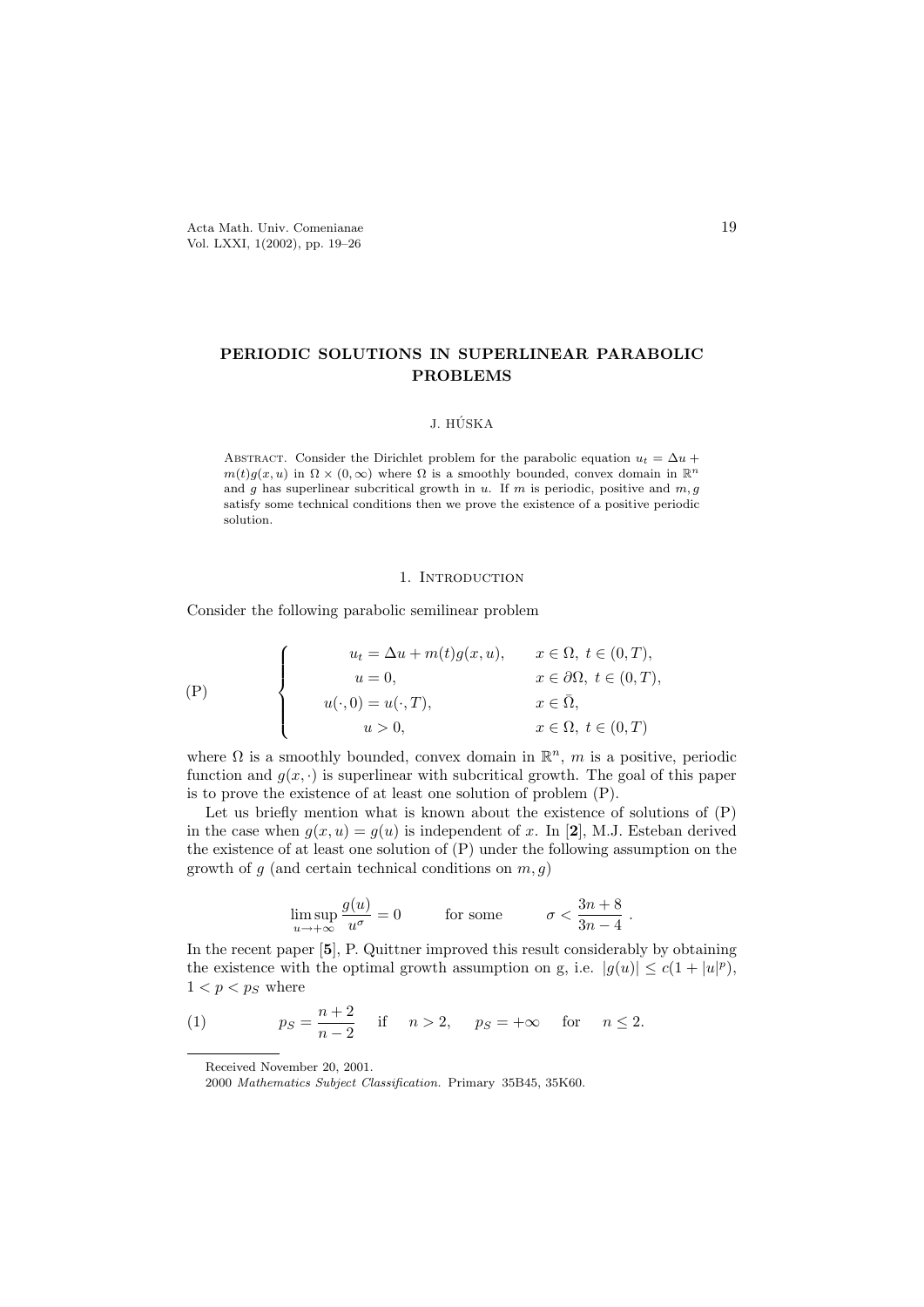Here, we prove the existence of at least one solution of (P) in the general case when  $q = q(x, u)$ . In order to do so, we impose some technical conditions on m, q. Our assumption on the growth of  $g(x, \cdot)$  is optimal.

Three essential steps are used to obtain the results. We first prove that solutions of (P) are uniformly bounded in  $L^4((0,T); H_0^1(\Omega))$ . In this step we strongly rely on ideas used by M.J. Esteban in [2]. In the second step we obtain a priori estimates in  $L^{\infty}((0,T); H_0^1(\Omega))$ . Using the results of P. Quittner in [4], these estimates can be achieved under optimal growth condition on  $q$  in  $u$  variable. In the end we apply essentially the same topological degree argument as in [2] to infer the existence of at least one solution of (P). The proofs of the results stated in this paper are just sketched; detailed proofs can be found in [6].

In this paper we denote by  $|\cdot|_q$ ,  $|\cdot|_{k,q}$  the usual norms in  $L^q(\Omega)$ ,  $W^{k,q}(\Omega)$ , respectively. We shall use the fact that  $|u|_{1,2} = (\int_{\Omega} |\nabla u|^2)^{\frac{1}{2}}$  defines an equivalent norm in  $H_0^1(\Omega)$ . Let  $g \in C^1(\overline{\Omega} \times \mathbf{R}, \mathbf{R})$  satisfy the following inequalities

(2) 
$$
|g(x, u)| \le c_2 |u|^{p_2} + a_2(x), \qquad p_2 < p_S, \ a_2 \in L^{(p_2 + 1)/p_2}(\Omega),
$$

(3) 
$$
g(x, u)\text{sign}(u) \ge c_1|u|^{p_1} - a_1(x), \quad 1 < p_1 \le p_2, \ a_1 \in L^{(p_1 + 1)/p_1}(\Omega),
$$

(4) 
$$
g(x, u)u \ge \mu G(x, u) - a_3(x), \qquad \mu > 2, a_3 \in L^1(\Omega),
$$

(5) 
$$
ug(x, u) \leq \theta G(x, u) + a_4(x), \qquad \theta \in (\mu, p_S + 1), a_4 \in L^1(\Omega),
$$

(6) 
$$
|g(x, u) - g(x, v)| \leq c_5(a_5(x) + |u|^{r-1} + |v|^{r-1})|u - v|
$$

$$
r\frac{n}{2},\, \xi\geq 1
$$

where  $\mu$ ,  $c_1$ ,  $c_2$ ,  $c_5$  are some positive constants,  $p_s$  is from (1),  $a_i$ ,  $i = 1, \ldots, 5$  are nonnegative functions and  $G(x, u) = \int_0^u g(x, v) dv$ . Function g satisfying (2)-(6) can, roughly speaking, oscillate between the power nonlinearities  $|u|^{p_1-1}u$  and  $|u|^{p_2-1}u$  as  $|u|\to\infty$ . Let

(7) 
$$
m \in W^{1,\infty}(0,T), \inf_{t \in [0,T]} m(t) = m_0 > 0, m(0) = m(T).
$$

To formulate our assumptions on the behaviour of  $g(\cdot, u)$  near the boundary  $\partial\Omega$ , we need to introduce some notation. Denote by  $n(x_0)$  the unit outward normal vector to  $\partial\Omega$  at the point  $x_0 \in \partial\Omega$ . The hyperplane  $T_{\lambda,n(x_0)} := \{x \in \mathbb{R}^n; x \cdot n(x_0) =$  $\lambda$ } where  $\cdot$  denotes the inner product in  $\mathbb{R}^n$ , does not intersect  $\overline{\Omega}$  for  $\lambda \gg 1$ . Let  $\lambda_0(x_0)$  be such that  $T_{\lambda_0(x_0),n(x_0)} \cap \overline{\Omega} \neq \emptyset$  and  $T_{\lambda,n(x_0)} \cap \overline{\Omega} = \emptyset$  for all  $\lambda > \lambda_0(x_0)$ . Define  $\Sigma_{\lambda,n(x_0)} := \bigcup_{\gamma > \lambda} T_{\gamma,n(x_0)} \cap \Omega$  and denote by  $\Sigma'_{\lambda,n(x_0)}$  the reflection of  $\Sigma_{\lambda,n(x_0)}$ in  $T_{\lambda,n(x_0)}$ . Similarly, let  $x^{\lambda}$  be the reflection of the point  $x \in \Omega$  in  $T_{\lambda,n(x_0)}$ . Let q, in addition to (2)-(6), satisfy the following conditions: there exists  $\varepsilon_0 > 0$  such that for any  $x_0 \in \partial \Omega$ ,

(8) 
$$
g(x^{\lambda}, u) \ge g(x, u),
$$
  $x \in \Sigma_{\lambda, n(x_0)}, \lambda \in [\lambda_0(x_0) - \varepsilon_0, \lambda_0(x_0)), u \ge 0,$ 

$$
(9) \t g(x_0, 0) = 0,
$$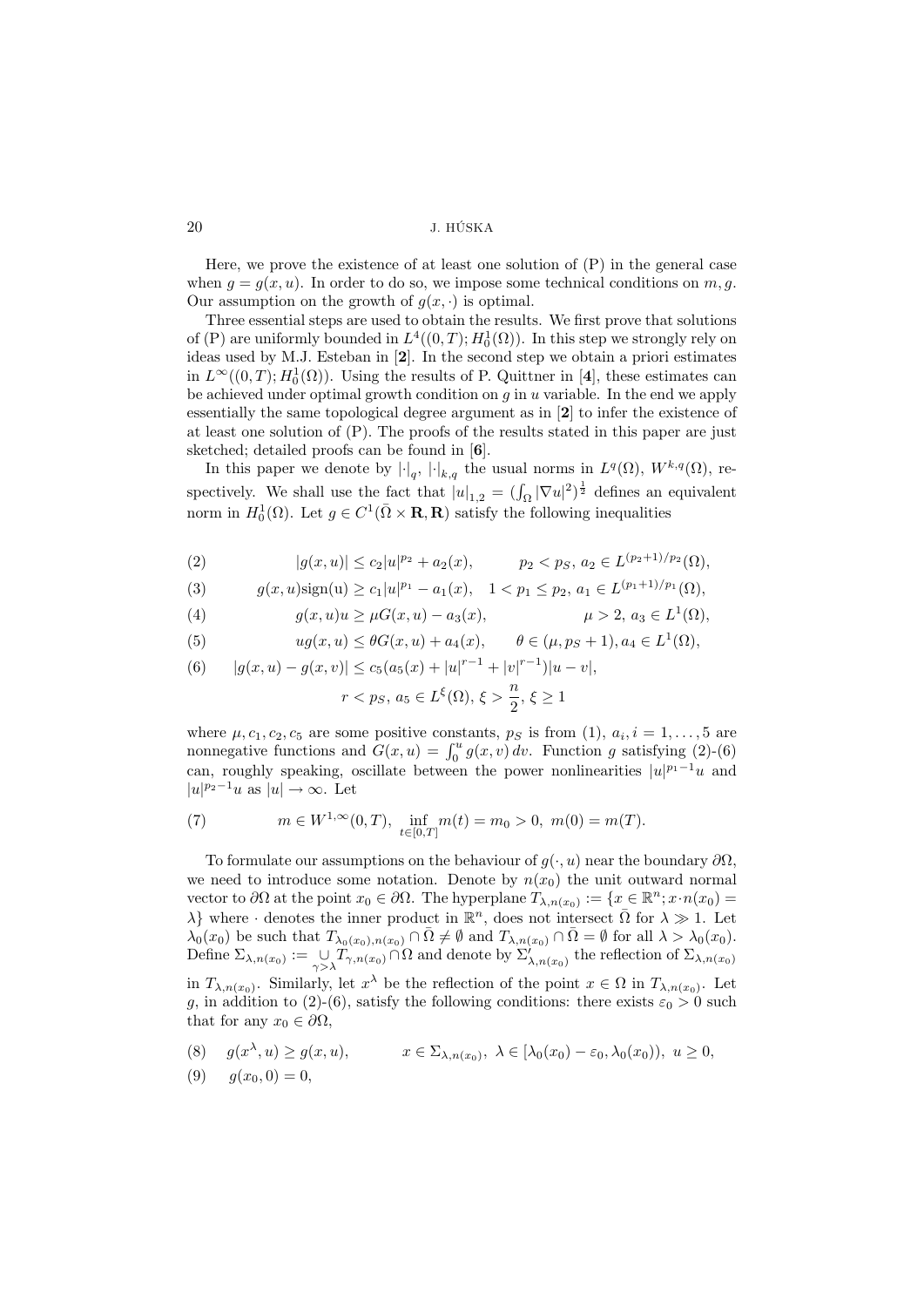and there exists a nonnegative function  $a_6 \in L^1(\Omega)$  such that for any  $\varepsilon > 0$  there exists  $C_{\varepsilon} > 0$  with

(10) 
$$
\sum_{i=1}^{n} x_i \left( \int_0^u g_{x_i}(x, v) dv \right) \geq -C_{\varepsilon} a_6(x) - \varepsilon G(x, u), \qquad x \in \Omega, \ u \geq 0.
$$

Moreover, let  $m$  satisfy

(11) 
$$
\sup_{0 \le t \le T} \frac{(m'(t))^{-}}{m(t)} < \frac{2n - (n-2)\theta}{r^2(\Omega)}
$$

where  $n \geq 2$ ,  $\theta$  is from (5),  $(m'(t))^- = \max\{0, -m'(t)\}\$ and  $r(\Omega)$  is the radius of the smallest ball containing  $\Omega$ . For  $n = 1$  the condition (11) takes the form

(12) 
$$
\sup_{0 \le t \le T} \frac{(m'(t))^{-}}{m(t)} < \frac{2 + \mu}{r^2(\Omega)}
$$

where  $\mu$  is from (4).

Remark 1.1. These technical assumptions on m can be skipped in the case when  $p_1 = p_2 = p$  and  $p(n-2) < n$ . This follows from [3].

2. BOUNDEDNESS IN  $L^4((0,T);H_0^1(\Omega))$ 

We first prove a uniform bound of  $||u||_{H^1(Q_T)}$ ,  $(Q_T = \Omega \times (0,T))$ , and with the aid of this estimate we derive the bound for u in  $L^4((0,T); H_0^1(\Omega))$ . From now on, we shall always assume that  $m$  and  $g$  satisfy all assumptions mentioned above.

**Lemma 2.1.** There exists a fixed neighbourhood of  $\partial\Omega \times (0,T)$  and a positive constant C such that if u is a solution of  $(P)$  then  $|u|, |\nabla u| \leq C$  on this neighbourhood.

*Proof.* For the proof, see [2, Lemma 10] or the detailed proof in [6].  $\Box$ 

Put 
$$
Q_T = \Omega \times (0, T)
$$
 and  $S_T = \partial \Omega \times (0, T)$ .

 $S_{T}$ 

**Lemma 2.2.** For any solution u of  $(P)$  the following identity holds:

(13)  
\n
$$
\iint_{Q_T} \left[ nG(x, u) - \frac{(n-2)}{2} g(x, u) u \right] m(t) dx dt
$$
\n
$$
= \iint_{Q_T} \left( m'(t) G(x, u) + u_t^2 \right) \frac{|x|^2}{2} dx dt
$$
\n
$$
- \iint_{Q_T} m(t) \sum_{i=1}^n x_i \left( \int_0^u g_{x_i}(x, v) dv \right) dx dt
$$
\n
$$
+ \iint \frac{1}{2} |\nabla u|^2 (x \cdot \vec{n}) dx dt.
$$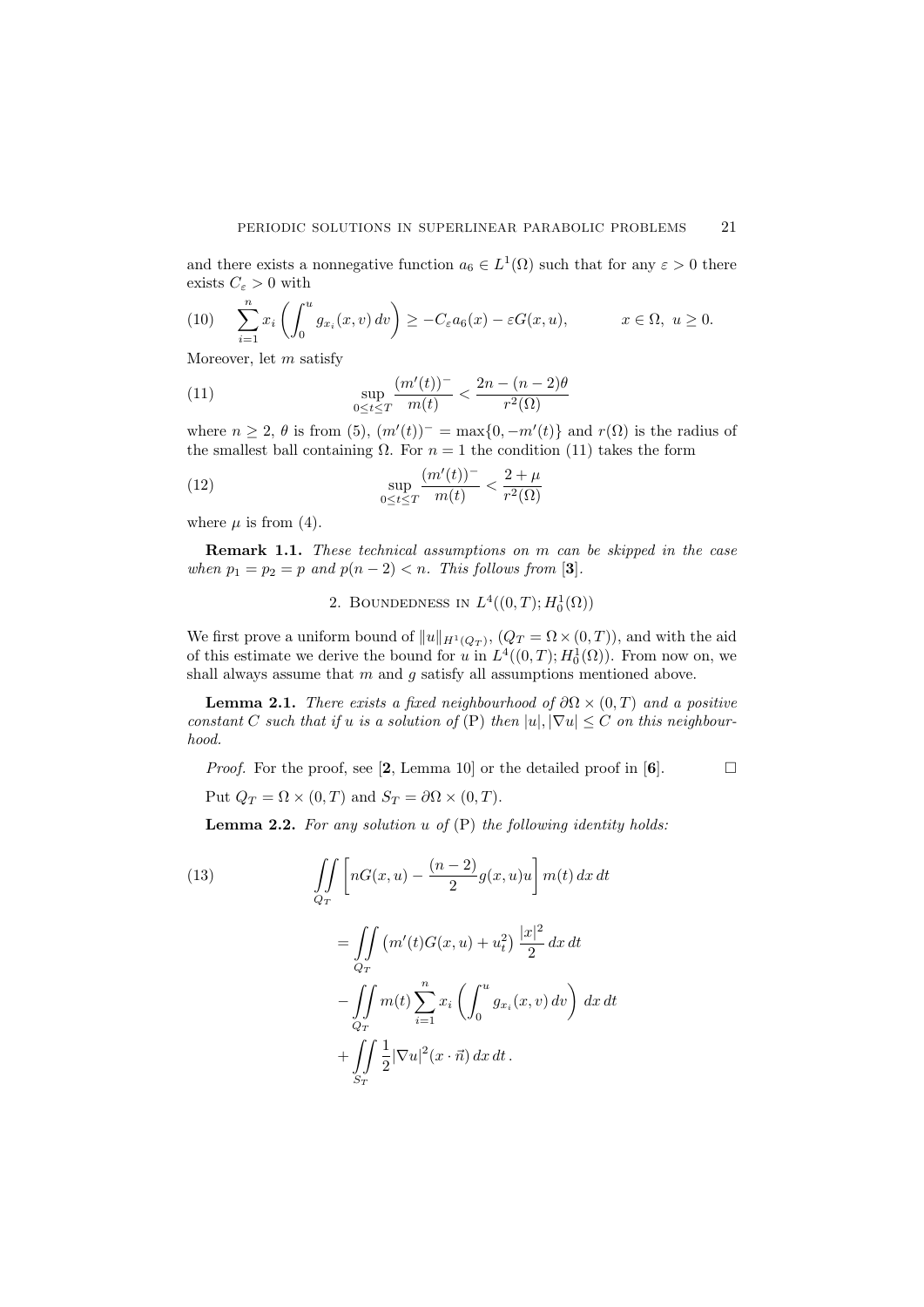$\left(\sum_{i=1}^n x_i u_{x_i} - u_t \frac{|x|^2}{2}\right)$ Proof. The proof follows by multiplying the equation in  $(P)$  by the term  $\frac{|c|^2}{2}$  and integrating by parts.

**Corollary 2.1.** Let u be a solution of  $(P)$ . Then u satisfies the following inequality:  $\overline{C}$ 

(14)  
\n
$$
\frac{1}{2} \iint_{Q_T} (r^2(\Omega) - |x|^2) m'(t) G(x, u) dx dt
$$
\n
$$
+ \iint_{Q_T} m(t) \left( nG(x, u) - \frac{(n-2)}{2} u g(x, u) \right) dx dt
$$
\n
$$
+ \iint_{Q_T} m(t) \sum_{i=1}^n x_i \left( \int_0^u g_{x_i}(x, v) dv \right) dx dt \leq C
$$

where C does not depend on u.

Proof. It is sufficient to use identity (13), Lemma 2.1 and proceed in the same way as in the proof of Corollary 16 in [2].  $\Box$ 

**Proposition 2.1.** There exists  $C > 0$  such that

(15) 
$$
||u||_{H^1(Q_T)} \leq C
$$

for any solution  $u$  of  $(P)$ .

*Proof.* We multiply the first equation in  $(P)$  by u and  $u_t$ , integrate by parts and add the resulting equalities to get

(16) 
$$
||u||_{H^1(Q_T)}^2 = \iint_{Q_T} m(t)g(x,u)u \, dx \, dt - \iint_{Q_T} m'(t)G(x,u) \, dx \, dt.
$$

Now (16), (10), Corollary 2.1 and the integrability of the functions  $a_i$ ,  $i = 1, 3, 4, 6$ from  $(3)$ ,  $(4)$ ,  $(5)$ ,  $(10)$  imply that in order to be able to prove the uniform bound in  $H^1(Q_T)$  it is sufficient to prove this inequality

(17) 
$$
m(t)g(x,u)u - m'(t)G(x,u) \le C\left[\frac{(r^2(\Omega) - |x|^2)}{2}m'(t)G(x,u) + m(t)\left((n-\varepsilon)G(x,u) - \frac{(n-2)}{2}ug(x,u)\right)\right] + \tilde{C}(a_1(x)^{1+\frac{1}{p_1}} + a_3(x) + a_4(x))
$$

where  $\varepsilon$  is some (small) positive number, C, C<sup> $\tilde{C}$ </sup> are appropriate constants and  $t \in$  $[0, T], u \geq 0, x \in \Omega$ . Let  $\bar{x} \in \mathbb{R}^n$  be the center of the ball with the radius  $r(\Omega)$ containing  $\Omega$ . Choose this point as origin. Now, the inequality (17) is easily verified since m satisfies (11) (or (12) if  $n = 1$ ). Thus, the proof of Proposition 2.1 is complete.  $\Box$ 

**Proposition 2.2.** There exists  $C > 0$  such that  $\int_0^T |u(s)|_{1,2}^4 ds \leq C$  for any solution  $u$  of  $(P)$ .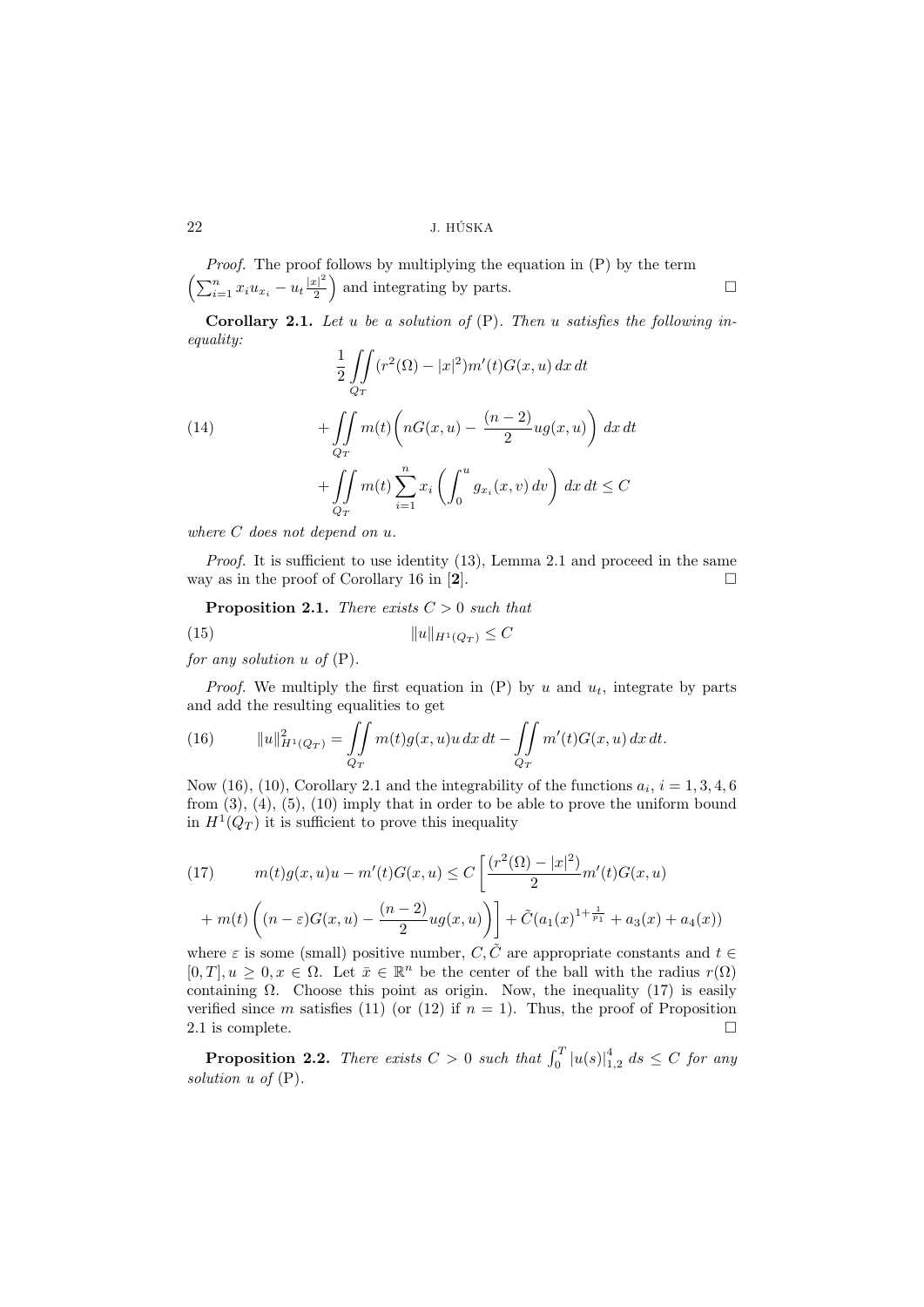*Proof.* For  $t \in [0, T]$  set

(18) 
$$
S(u(t)) = \frac{1}{2} \int_{\Omega} |\nabla u(t)|^2 dx - \int_{\Omega} m(t) G(x, u(t)) dx.
$$

We first prove that  $S(u)$  is uniformly bounded in  $L^{\infty}(0,T)$ . From the equation in (P) we find

(19) 
$$
\iint_{Q_T} |\nabla u|^2 dx dt = \iint_{Q_T} m(t)g(x, u)u dx dt.
$$

Using (4), the Young inequality in (3) and (5), we arrive at

(20) 
$$
|G(x, u)| \leq \frac{1}{\mu} u g(x, u) + C(a_1(x)^{1 + \frac{1}{p_1}} + a_1(x) + a_3(x) + a_4(x))
$$

for all  $u \geq 0, x \in \Omega$  and some positive constant C. With the aid of (19), (20) and (15) we conclude

$$
\iint\limits_{Q_T} m(t)|G(x,u)| dx dt \le C(1 + \iint\limits_{Q_T} m(t)g(x,u)u dx dt)
$$
  

$$
\le C(1 + ||u||_{H^1(Q_T)}^2) \le C.
$$

Therefore  $S(u(\cdot)) \in L^1(0,T)$  and  $||S(u(\cdot))||_{L^1(0,T)} \leq C$ . For all  $t,s \in [0,T]$  we have

$$
S(u(t)) - S(u(s)) = \frac{1}{2} \int_s^t \frac{\partial}{\partial \tau} \left( \int_{\Omega} |\nabla u(\tau)|^2 dx \right) d\tau
$$

$$
- \int_{\Omega} \int_s^t m'(\tau) G(x, u(\tau)) d\tau dx - \int_{\Omega} \int_s^t m(\tau) g(x, u(\tau)) u_\tau(\tau) d\tau dx
$$

and using (P) we find

$$
S(u(t)) - S(u(s)) = -\int_s^t \int_{\Omega} |u_{\tau}(\tau)|^2 dx d\tau - \int_s^t \int_{\Omega} m'(\tau)G(x, u(\tau)) dx d\tau.
$$
  
viously

Obviously

$$
\int_{s}^{t} \int_{\Omega} |u_{\tau}(\tau)|^2 dx d\tau \leq ||u||_{H^1(Q_T)}^2 \leq C.
$$

Multiplying (3) by  $u (u \ge 0)$  and using the Young inequality we get

(21) 
$$
ug(x, u) + Ca1(x)^{1 + \frac{1}{p_1}} \geq 0
$$

for some positive constant C. Boundedness of  $||u||_{H^1(Q_T)}$  together with (20) and (21) provide for this estimate

$$
\int_{s}^{t} \int_{\Omega} |m'(\tau)G(x, u(\tau))| dx d\tau \leq |m|_{1,\infty} \int_{s}^{t} \int_{\Omega} |G(x, u(\tau))| dx d\tau
$$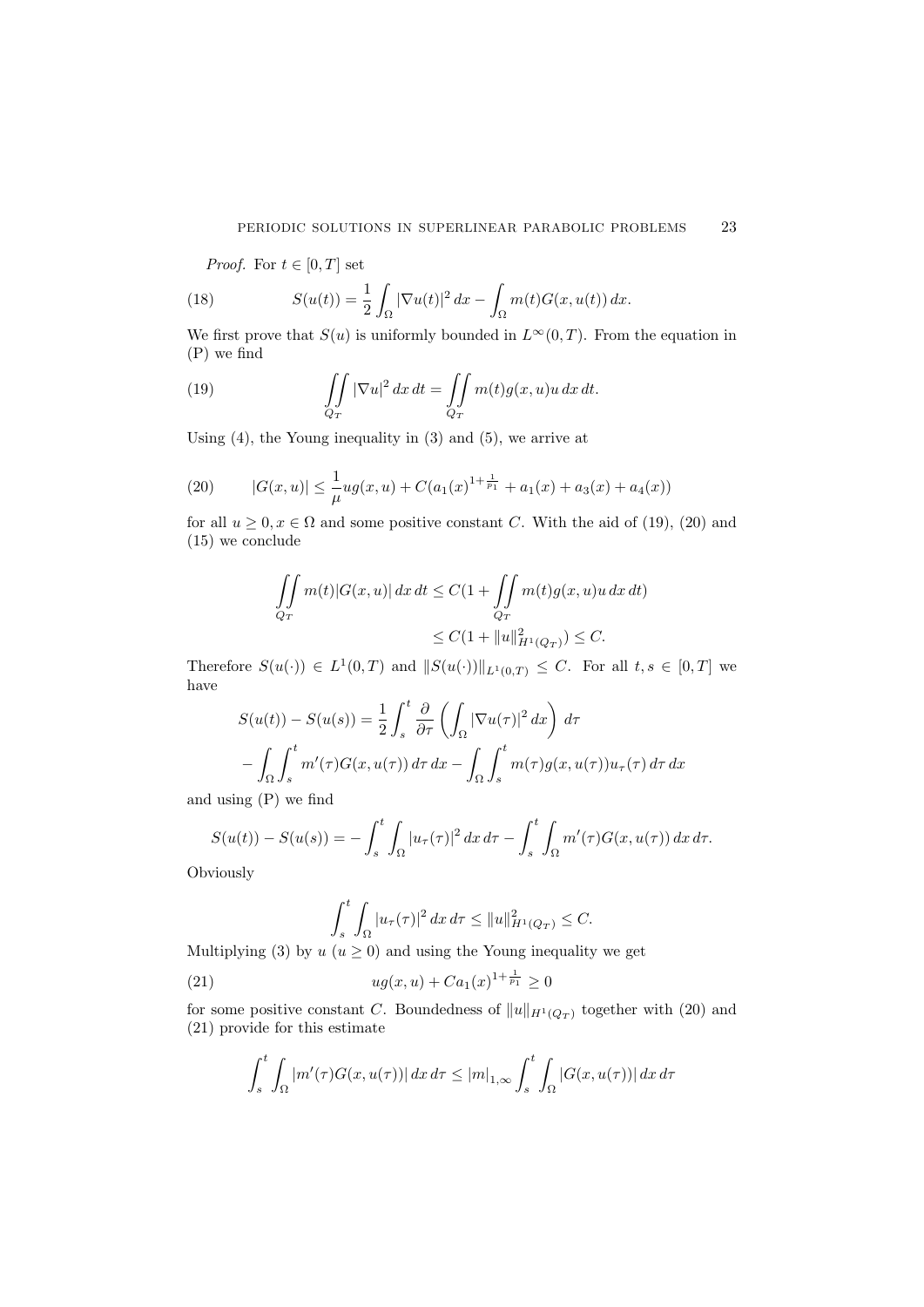$$
\leq C\left(1+\int_s^t \int_{\Omega} m(\tau)u(\tau)g(x,u(\tau)) dx d\tau\right) \leq C\left(1+\int_{Q_T} |\nabla u|^2 dx dt\right) \leq C.
$$

Thus,  $|S(u(t)) - S(u(s))| \leq C$  for all  $s, t \in [0, T]$ . Combining this fact with the uniform  $L^1(0,T)$  integrability of  $S(u(\cdot))$ , we get sup  $t\in[0,T]$  $|S(u(t))| \leq C.$ 

Bound (15) implies the existence of such a  $t_0 \in [0, T]$  that  $|u(t_0)|_2 \leq C$  and  $||u_t||_{L^2(Q_T)} \leq C$ . This gives us  $||u||_{L^{\infty}((0,T);L^2(\Omega))} \leq C$ . Finally, we multiply the equation in  $(P)$  by u and integrate over  $\Omega$ . We find

(22) 
$$
\int_{\Omega} u(t)u_t(t) dx + \int_{\Omega} |\nabla u(t)|^2 dx = \int_{\Omega} m(t)g(x, u(t))u(t) dx.
$$

Assumption (4) and boundedness of  $S(u)$  yield

$$
\int_{\Omega} \frac{m(t)g(x, u(t))u(t)}{\mu} dx \ge \int_{\Omega} m(t)G(x, u(t)) dx - C \ge \frac{1}{2} \int_{\Omega} |\nabla u(t)|^2 dx - C
$$

and using (22) and boundedness of u in  $L^{\infty}((0,T); L^2(\Omega))$  we obtain

(23) 
$$
|\nabla u(t)|_2^2 \leq C(1+|u(t)u_t(t)|_2) \leq C(1+|u_t(t)|_2).
$$

Estimates (23) and (15) guarantee  $\int_0^T |u(s)|_{1,2}^4 ds \leq C$ .

3. BOUNDEDNESS IN  $L^{\infty}((0,T); H_0^1(\Omega))$ 

Theorem 3.1. Let  $p_1$ ,  $p_2$  satisfy

$$
(24) \qquad \qquad p_2 - p_1 < \kappa_2(p_2)
$$

where  $\kappa_2$  is defined in [4, (2.29)]. Let u be a solution of (P). Then

$$
\sup_{t\in[0,T]}|u(t)|_{1,2}\leq C
$$

where C does not depend on u.

*Proof.* For the proof, see [6].

Remark 3.1. As a consequence of the latter estimate we have that solutions of (P) are uniformly bounded in  $L^{\infty}(Q_T)$ .

# 4. Existence

Suppose, in addition to all previous assumptions on  $m$  and  $q$ , that

(25) 
$$
m(t)g(x, u) + a(x)u \ge 0
$$
  $(x, t) \in \Omega \times (0, T), u \ge 0,$ 

(26) 
$$
\limsup_{u \to 0+} \left( \sup_{x \in \Omega} \frac{g(x, u)}{u} \right) < \lambda_1(m)
$$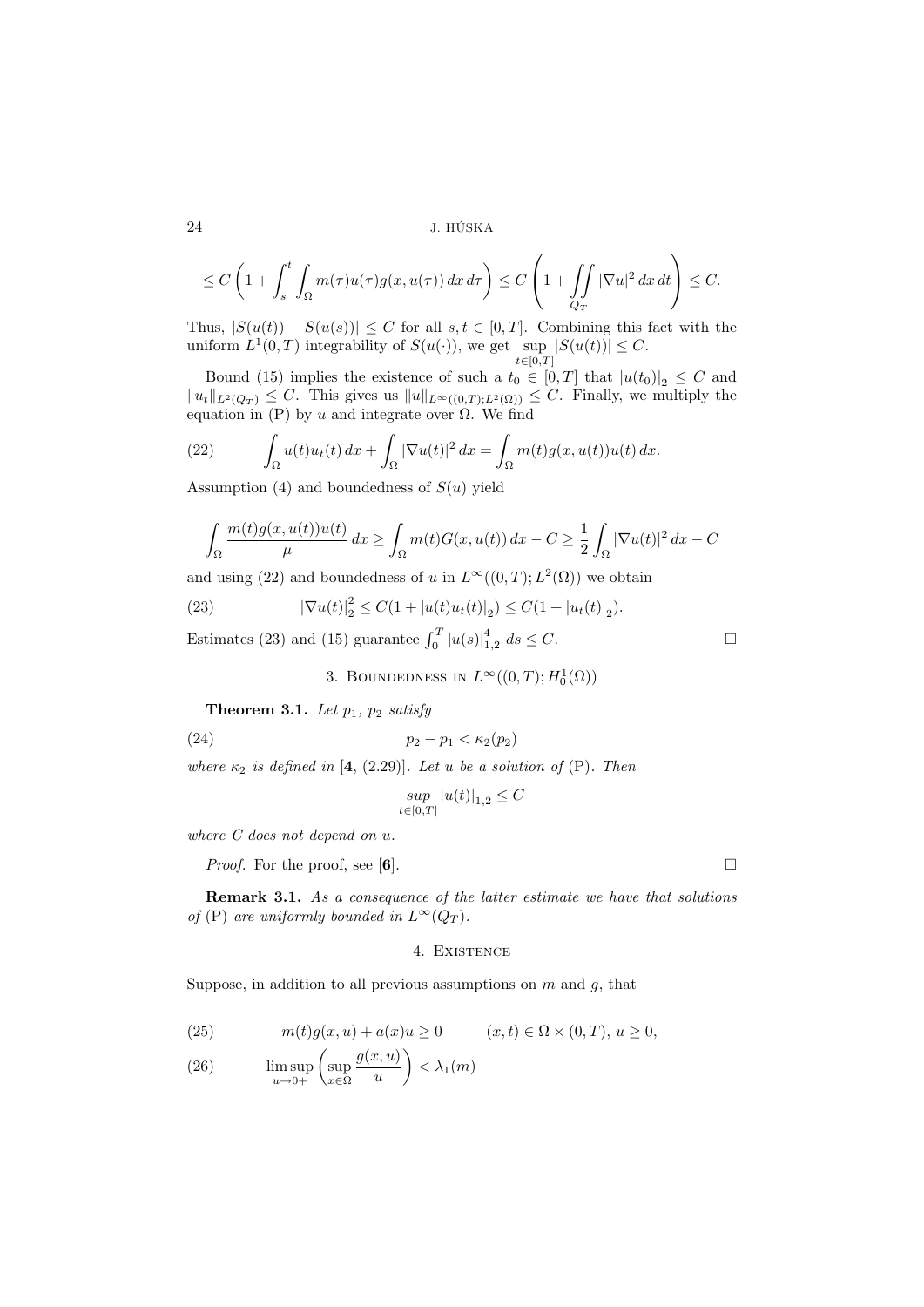where  $\lambda_1(m)$  is the unique positive eigenvalue of the problem

$$
u_t - \Delta u = \lambda m(t)u, \qquad x \in \Omega, \ t \in \mathbb{R},
$$
  
\n
$$
u = 0, \qquad x \in \partial\Omega, \ t \in \mathbb{R},
$$
  
\n
$$
u(\cdot, 0) = u(\cdot, T), \qquad x \in \overline{\Omega},
$$

having a positive eigenfunction (see [1]) and a is positive,  $\alpha_1$ -Hölder continuous function for some  $\alpha_1 \in (0,1)$ , i.e.  $a \in C^{0,\alpha_1}(\overline{\Omega})$ . The main result of this paper is the following theorem.

**Theorem 4.1.** Let  $p_1, p_2$  satisfy (24). Then there exists at least one solution of  $(P)$ .

*Proof.* Once we have obtained a priori estimates for solutions of  $(P)$ , we proceed in the similar way as in the proof of Theorem 4 in  $[2]$ . First we prove that there exists  $\rho > 0$  such that if u is a positive solution of

$$
u_t - \Delta u = \lambda m(t)g(x, u), \qquad x \in \Omega, \ t \in (0, T),
$$
  
\n
$$
u = 0, \qquad x \in \partial\Omega, \ t \in (0, T),
$$
  
\n
$$
u(\cdot, 0) = u(\cdot, T), \qquad x \in \overline{\Omega}, \ \lambda \in [0, 1],
$$

then  $||u||_{L^{\infty}(Q_T)} > \rho$  and  $\rho$  is independent of u and  $\lambda \in [0,1]$ . This is done in [2] in the case when  $g(x, u) = u^{\alpha}$  and the proof is the same in the general case of  $g = g(x, u)$  with g satisfying (26).

Fix  $q > n + 1$  for the rest of our proof. Let  $W_T^{1,q}(Q_T)$  be the subspace of T-periodic functions from  $W^{1,q}(Q_T)$ . Define  $K_\lambda: W^{1,q}_T(Q_T) \to W^{1,q}_T(Q_T)$  by  $K_\lambda u = v$  where

$$
v_t - \Delta v + \lambda a(x)v = \lambda(m(t)g(x, u) + a(x)u), \qquad x \in \Omega, \ t \in (0, T),
$$
  
\n
$$
v = 0, \qquad x \in \partial\Omega, \ t \in (0, T),
$$
  
\n
$$
v(\cdot, 0) = v(\cdot, T), \qquad x \in \overline{\Omega},
$$

 $\lambda \in [0,1]$  and a is from (25). Operator  $K_{\lambda}$  is well defined and completely continuous. Let  $P: W_T^{1,q}(Q_T) \to \{u \in W_T^{1,q}(Q_T); u \geq 0\} =: K^+$  denote the projection of  $W_T^{1,q}(Q_T)$  onto the positive cone  $K^+$ . This projection is well defined and locally uniformly continuous.

Let  $C_q$  denote the norm of the continuous embedding  $W^{1,q}(Q_T) \hookrightarrow C^0(\bar{Q}_T)$ . Put  $\rho' = \rho/C_q$  where  $\rho$  is defined above. By  $d(\cdot, \cdot, \cdot)$  we denote the Leray-Schauder topological degree. In the same way as in [2] we observe that  $d(I-P \circ K_{\lambda}, B_{\rho'}, 0) \equiv$ const. for all  $\lambda \in [0,1]$  where  $B_{\rho'}$  is a ball with center in 0 and radius  $\rho'$  in  $W_T^{1,q}(Q_T)$ . But  $K_0 = 0$ . Hence,  $d(I - P \circ K_\lambda, B_{\rho'}, 0) = 1$ .

Let us now introduce a new family of operators from  $W_T^{1,q}(Q_T)$  into itself. We say that  $T_L u = v$  if v is a solution of